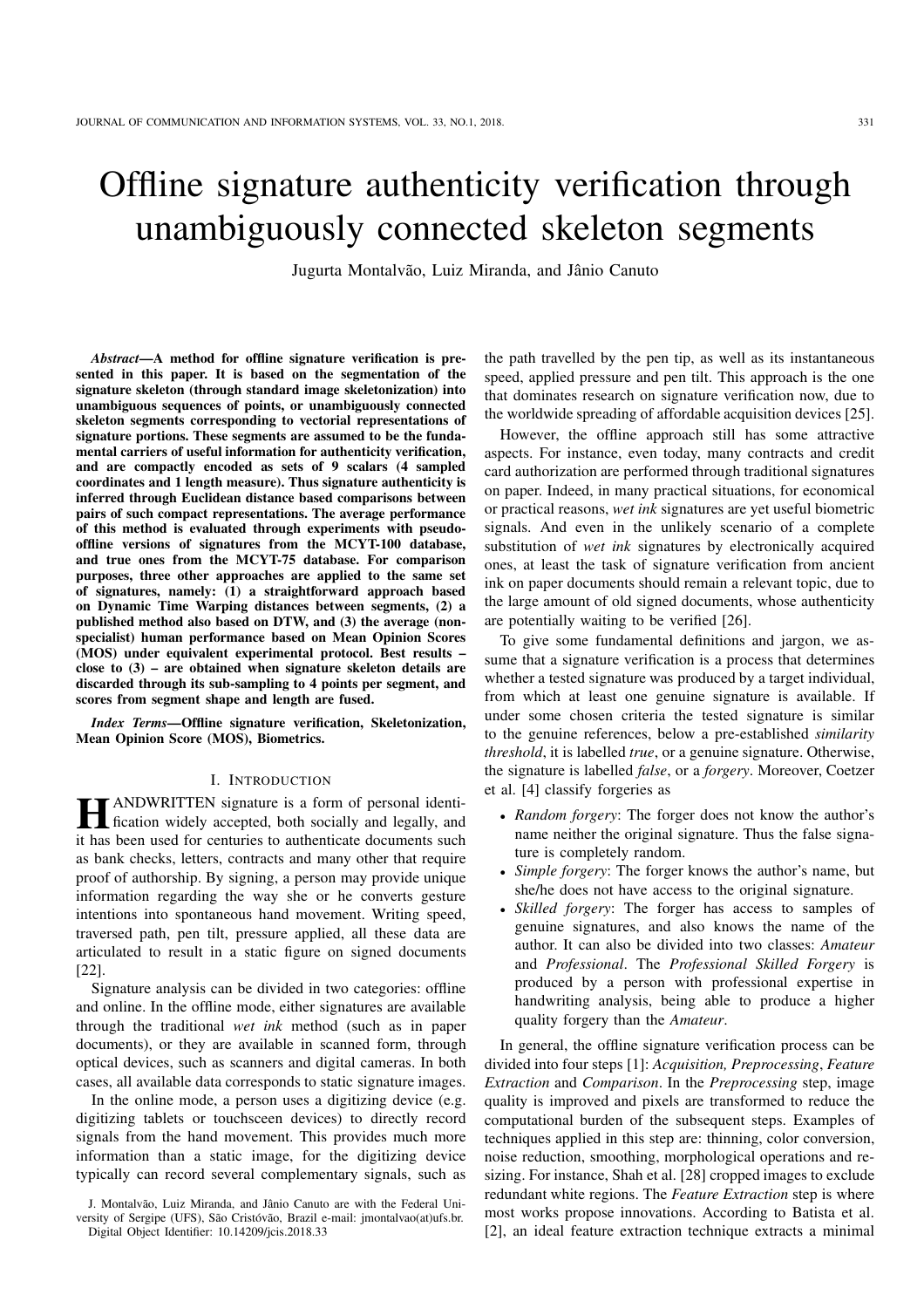feature set that maximizes interpersonal variability amongst signature samples from various subjects, whereas it minimizes intrapersonal variability amongst samples belonging to the same subject. Lee and Pan [20] divide the features into three classes: *Global Features, Local Features* and *Geometrical Features*.

Typical features extracted from offline signatures are marginal projections. Shanker and Rajagopalan [29] extract vertical projection of bitmaps corresponding to signatures, thus yielding profiles which are compared through Dynamic Time Warping (DTW). Likewise, Coetzer et al. [4] pushes a bit further the same idea, by using many marginal projections of the same signature, over different angles, what they call *Discrete Radon Transform*, whose behaviour is modelled with a Hidden Markov Model. Nguyen et al. [23] also use similar projections. Indeed, they use two techniques for global features extraction: the first is derived from the total *energy* a writer uses to create a signature, whereas the second technique employs information from the vertical and horizontal projections of a signature, focusing on the proportion of the distance between key strokes in the image, and the height/width of the signature.

Although marginal projections are more commonly used in literature, other approaches to feature extraction may also rely upon texture-based methods, interest-point-based methods, learned representations (see [17], [25] and references therein). Moreover, considering features more closely related to pen trajectory recovery, a particularly relevant work was done in [27] and [30], where the full online trajectory is estimated. In general, regarding trajectory recovery, image skeletonization is frequently used to map offline signatures into sets of points, similar to online representations, which is appealing because online verification techniques may be deployed, such as the use of DTW to compare segments of points from different signatures, as it is not the focus of this work to discuss the effectiveness of skeletonization methods, more on that can be seen in [8], [9], [10], [11]. Indeed, this straightforward approach corresponds to the baseline method implemented in this paper, as explained in Section III.

Also inspired by online approaches, a new method is proposed, through the compact codification of segments of skeletonized offline signatures, as explained in Section IV. These skeletonized segments are the basic aspect of this work, and they are presented in Section II, and further detailed in Section IV. Public databases and experimetal protocols used in this work are explained in Section V.

Experimental results are presented and briefly discussed in Section VI, including a comparison to human baseline performance obtained for the same dataset and protocol, in the spirit of works such as [5] and [21]. Finally, results are compared to state-of-the-art approaches, in Section VII, before some concluding remarks presented in Section VIII.

# II. UNAMBIGUOUSLY CONNECTED SKELETON SEGMENTS

Raw online signature signals are frequently represented by two vectors of samples: a sequence of regularly sampled horizontal positions,  $x_{ONLINE}(n)$ , and another sequence of corresponding vertical positions,  $y_{ONLINE}(n)$ , where *n* stands for sample counter through time. As compared to offline representation, signature verification through signals  $x_{ONLINE}(n)$ and  $y_{ONLINE}(n)$  is significantly better.

Although we know that velocity information may not be completely recovered from offline representations, we address the offline signature verification problem by first recovering horizontal and vertical signals, which may be regarded as pseudo-versions of  $x_{ONLINE}(n)$  and  $y_{ONLINE}(n)$ . It is known from works like [12], [13], [14], [16] that skeletons are a good representation for offline signatures that have ribbon like shapes, for this reason the recovering process is done through standard skeletonization, as described in [8], and was chosen for being simple enough and yet able to satisfactorily process the ribbon like shapes of offline signatures. Other more complex methods were also tested in our preliminary studies, but the results were almost equivalent (for the purpose of this work) but more time and resources consuming.

Unlike true online representations, skeletons from each signature are sets of unordered points. For instance, as in Figure 1, most offline signature skeletons can be regarded as sets of unordered pixels in a bitmap, even though some subsets of these pixels form segments that are clearly created in an unambiguous sequential hand gesture.

Comparisons between online signatures are straightforward, because points (*x<sub>ONLINE</sub>*, *y<sub>ONLINE</sub>*) are ordered through time. Analogously, the comparison between two offline signatures may also be done through the comparison of sequences of points (*x<sub>OFFLINE</sub>*, *y<sub>OFFLINE</sub>*), representing black pixel coordinates in skeletons. However, ambiguities concerning the ordering of points turns this task into a combinatorial optimization problem whose computational cost may be prohibitive.

To significantly reduce this cost, both methods proposed in this paper decompose offline signatures skeletons into *Unambiguously Connected Skeleton Segments* (UCSS), as illustrated in Figure 1. To define UCSS, an offline signature skeleton is regarded as connected graph  $G(V, E)$  where the vertices *V* are the points of the skeleton and the edges *E* are bidirectional connection between neighbouring points (8 connected neighbourhood). We also consider that the degree of a vertex *V* is the number of neighbouring vertices that *V* is connected to. Therefore, each UCSS is a sequence of directly connected vertices found between:

- a) two vertices with degrees greater than 2 (internal segments),
- b) an one-degree vertex and a vertex with degree greater than 2 (extremities), or
- c) two one-degree vertices (isolated lines).

In other words, UCSS are specific sets of neighbouring points in a given skeleton. These points should form as long as possible connected sequences that unambiguously represent a single pen tip movement, a single direction, in spite of its sense. Nevertheless, it is not the purpose of this work to fully recover the trajectory of the signature, this is a much harder task that should be addressed in future works.

It should be noticed that, in general, the thinning process is noisy, what would demand the signature skeleton to be cleaned to guarantee 8-connected pixels. Fortunately, the thinning method used in this work is enough to guarantee connectivity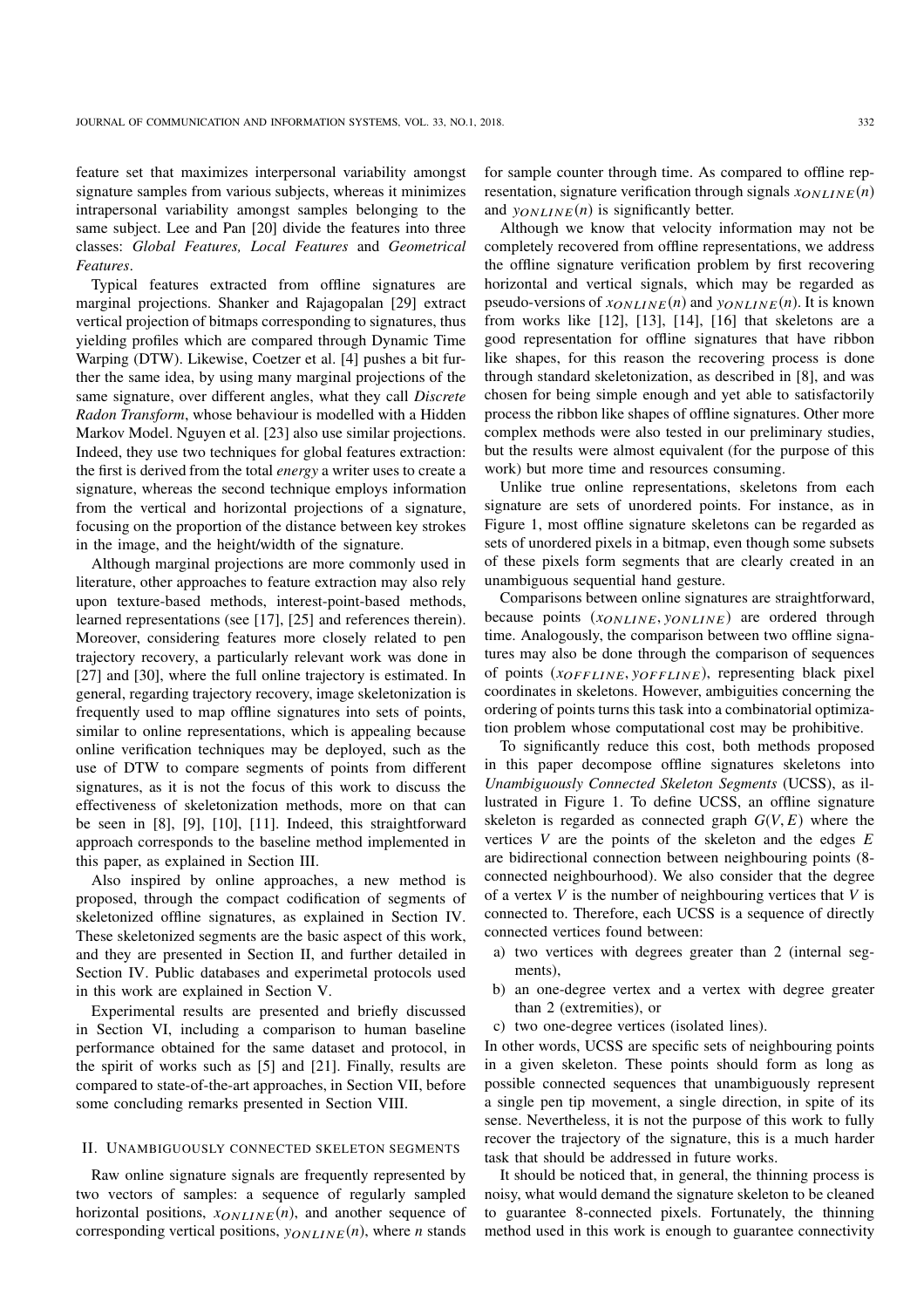

Fig. 1. (a) Inside the circles one finds the points of the skeleton that delimits UCSS. (b) Full skeleton as a set of extracted features(UCSS).

for UCSS extraction. In other words, this thinning process does not break lines, so the connectivity of the signature is maintained. Moreover, the 8-connected pixels are guaranteed except for those on image borders, because the image is a rectangular matrix of pixels.

We assume that each segment,  $s_{m,n,k}$ , is a portion of signature where points are unambiguously ordered, apart from a single ambiguity in the overall direction of the pen movement (i.e. one does not know in what end of the UCSS the movement of the pen begins). Thus, the *n*-th signature sample,  $n = 1, 2, ..., N$ , from the *m*-th signer,  $m = 1, 2, ..., M$ is represented by a set  $\{s_{m,n}\} = \{s_{m,n,1}, s_{m,n,2}, \ldots, s_{m,n,K}\},\$ where  $s_{m,n,k}$  is the *k*-th UCSS, or a sequence of  $L_{m,n,k}$  pairs of coordinate points,  $(x_i, y_i)$ ,  $1 < i \le L_{m,n,k}$ .

Moreover, to take into account the single ambiguity in the overall direction of the pen movement, each UCSS is represented twice: first with the sequence of pairs in a given order,  $s_{m,n,k} = [(x_1, y_1), (x_2, y_2), \dots, (x_{L_{m,n,k}}, y_{L_{m,n,k}})],$ and then in reversed order,  $s_{m,n,k}^*$ =  $[(x_{L_{m,n,k}}, y_{L_{m,n,k}}), (x_{L_{m,n,k}-1}, y_{L_{m,n,k}-1}), \ldots, (x_1, y_1)].$ 

#### III. BASELINE METHOD

Two methods for automatic offline signature verification are proposed in this paper. The first method is considered as a baseline, for it is a straightforward application of Dynamic Time Warping to compute distances between UCSS. In this method, the standard DTW method under Itakura's restrictions [19] is applied to systematically compare every segment  $s_{m,n,k}$ (and its reverse,  $s_{m,n,k}^*$ ) to every segments of a given *bag of segments*, extracted from reference signatures. Consider, for instance, a test signature,  $\{s_{m, test}\}\$  with  $K_{test}$  UCSS, and a bag of segments,  ${B}$ , with  $K_B$  UCSS (i.e. all segments, from all references, are merged into the single set  ${B}$ ). Then, each UCSS in the test signature is compared to all  $K_B$  UCSS from {*B*}, and the minimum distance is taken. In other words, each UCSS in a test signature is associated to the single UCSS in {*B*} which yields the minimum DTW distance. More precisely,

$$
C_{m,test}(k, \{B\}) = \frac{1}{L_{m,test,k}} \min_{j} DTW(s_{m,test,k}, s_{B,j}), \quad (1)
$$

and the average distance between sets  $\{s_{m, test}\}\$  and  $\{B\}\$ is given by

$$
\bar{C}_{m,test}(\lbrace B \rbrace) = \frac{1}{K_{test}} \sum_{k=1}^{K_{test}} C_{m,test}(k; \lbrace B \rbrace)
$$

where  $DTW(s_{m,test,k}, s_{B,j})$  stands for Dynamic Time Warping distance under Itakura's restriction between  $s_{m, test, k}$  and  $s_{B,j}$ , or its reversed version,  $s_{B,j}^*$ , depending on which one yields the lowest distance. Moreover,  $k \in 1, 2, \ldots, K_{test}, j \in 1, 2, \ldots, K_B$ , and *test* is a pointer to a signature from the test set. Moreover,  $L_{m \text{ test } k}$  is the length (number of points) of the *k*-th UCSS, of the tested signature.

In this work, we assume that *N* genuine signatures from a given individual are available as a reference set, denoted as  $\{s_{m,ref_1}\}, \{s_{m,ref_2}\}, \dots, \{s_{m,ref_N}\}.$  Therefore,  ${B}$  is the union of all *N* references, namely:  ${B}$  =  $\{\{s_{m,ref_1}\}\cup\{s_{m,ref_2}\}\cup\ldots\cup\{s_{m,ref_N}\}\}\text{, and }K_B\text{ is the result-}$ ing cardinality of {*B*}.

To provide a better score for tested signatures, we also define *N* partial bags of segments,  ${B}_{refi}$ , where segments of the *i*-th reference signature are excluded from {*B*}. As a result, we are able to compute an average distance between each reference signature,  $\{s_{m,ref_i}\}\$ , and the corresponding remaining bag of segments,  ${B}_{ref_i}$ , as follows

$$
\bar{C}_0({B}) = (1/N) \sum_{i=1}^N \bar{C}_{m,ref_i}({B}_{ref_i}).
$$

Finally, the total distance between a tested signature  ${s<sub>m,test</sub>}$  and a genuine set of references, summarised by the bag of segments  ${B}$ , is defined as:

$$
J_{m,ref} = \frac{\bar{C}_{m,test}(\{B\})}{\bar{C}_0(\{B\})},\tag{2}
$$

where  $\bar{C}_0({B})$  plays the role of a normalization factor.

An important drawback of this baseline method is the computation of more than  $K_B \times K_{test}$  DTW distances in order to obtain a single score/cost for each tested signature, where  $K_B$  is roughly  $N$  times the average number of segments (UCSS) in a genuine signature. As a consequence, this method has a high computational burden.

# IV. PROPOSED METHOD WITH UCSS SUBSAMPLING

To significantly alleviate the computational load of the baseline method, we encode each UCSS as an eight-dimensional (8D) vector that roughly represents the shape and the position of the encode UCSS, plus a scalar corresponding to the UCSS length (the length is given in terms of number of points in the UCSS), as illustrated in Figure 2.

This UCSS encoding strategy is the main aspect of the proposed method. We assume that almost all UCSS are short enough to prevent strong warping, therefore, one may get rid of the high DTW computation cost by replacing each UCSS with 4 subsampled points. In other words, it is assumed that UCSS comparisons through DTW are almost equivalent to the much faster Euclidean distance computation between the corresponding 8D vectors (UCSS length is not taken into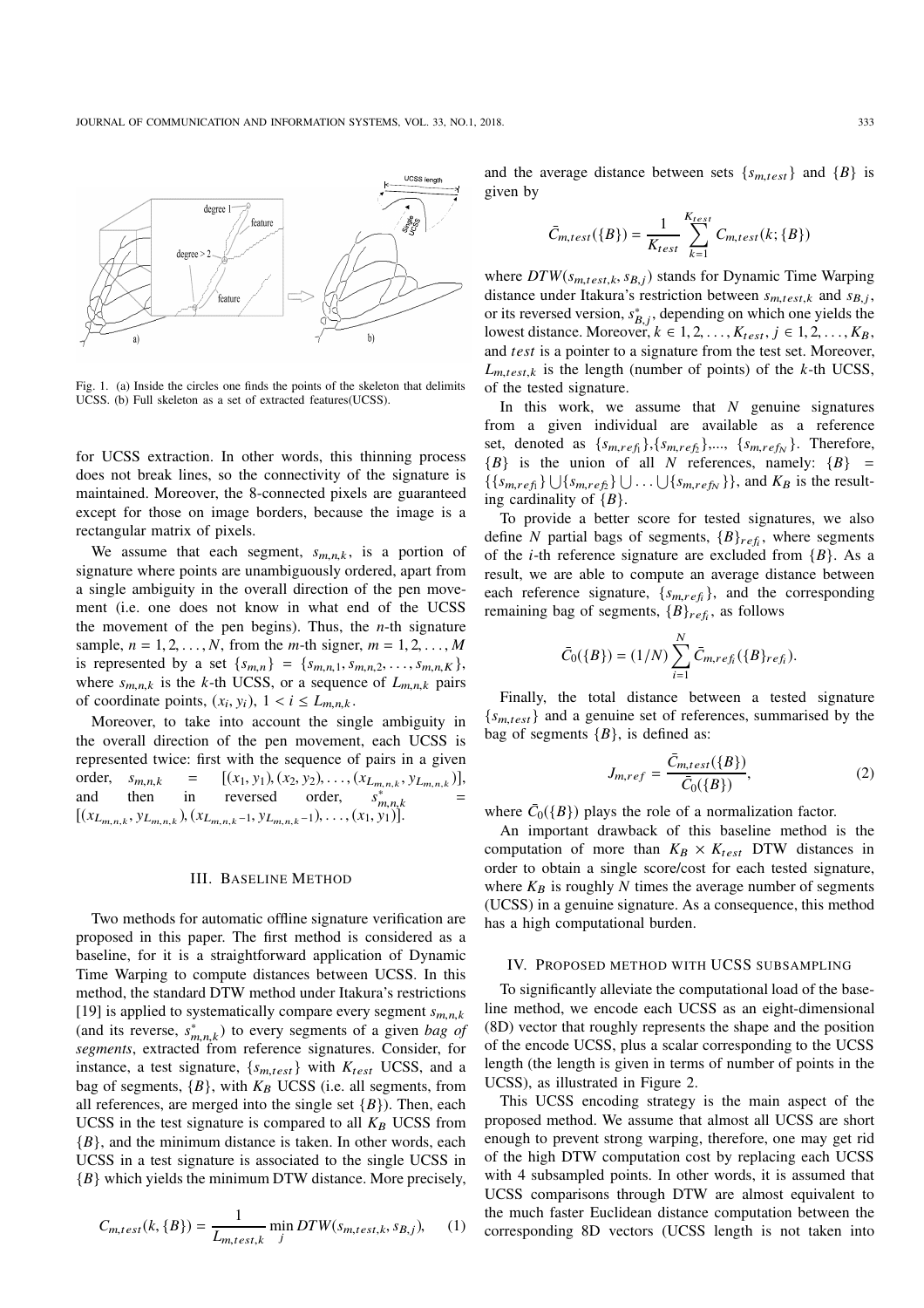

Fig. 2. Proposed method: illustration of 8D vectors and lengths of two segments (segments 10 and 17). Each segment (UCSS) is coded with  $8+1=9$ scalars. The last scalar represents the segment length.

account when plain DTW is used). Indeed, a UCSS  $s_{m,n,k}$  can be regarded as a composition of two sampled signals, say  $x_n$ and  $y_n$ , with  $n = 1, 2, \ldots, L_{UCSS}$ , and the proposed coding scheme just takes 4 equally spaced subsamples of  $x_n$  and  $y_n$ , thus yielding an 8-dimensional vector  $u_{m,n,k}$ . For practical purposes, we then assume that:

$$
\frac{DTW(s_{m,n,i}, s_{m,n,j})}{L_{m,n,i}} \approx \frac{D_2(u_{m,n,i}, u_{m,n,j})}{4},
$$

where  $D_2(u_{m,n,i}, u_{m,n,j})$  is the accumulated squared Euclidean distance between the 4 corresponding points in the two compared UCSS. We highlight that, as for the definition of function *DTW*, in Equation 1, *D*2 is also defined as the minimum of two distances, where both  $u_{m,n,j}$  and its reversed version,  $u_{m,n,j}^*$  are considered. For the non-reversed  $u_{m,n,j}$ only, we obtain  $D_2(u_{m,n,i}, u_{m,n,j}) = \sum_{i=1}^{N}$ 8  $\sum_{k=1}^{5} (u_{m,n,i}(k) - u_{m,n,j}(k))^2$ . Therefore, the comparison between two signatures is significantly simplified through the use of the following distance, as compared to that in Equation 1:

$$
C_{m, test}(k, \{U\}) = \frac{1}{4} \min_{j} D_2(u_{m, test, k}, u_{U, j}),
$$
 (3)

where  $\{U\}$  is the set of all 4-points segments from the reference signatures. Analogously, every subset  ${B}_{ref_i}$  is replaced with  $\{U\}_{ref_i}$ , and the final score/cost for a given signature can be computed as in Equation 2.

To obtain a single score/cost for each tested signature, the baseline method depends on the computation of about  $K_B \times$  $K_{test}$  DTW distances, whose individual costs are quadratic with the average length of the UCSS. By contrast, the proposed method depends on the computation of the same amount  $(K_B \times$ *K*<sub>test</sub>) of Euclidian distances between 4-D vectors instead. For instance, if  $K_B = 150$  and  $K_{test} = 30$ , and if UCSS are 58 points long on average (that is the actual average length for the databases used in this work) for a given signature, then the baseline method would demand about  $150 \times 30 \times 58^2$  relevant

floating point operations, to be compared with only  $150\times30\times4$ for the proposed method.

# V. DATABASES AND EXPERIMENTAL PROTOCOL

Experiments were first done with pseudo-offline versions of the MCYT-100 online signatures database, with 100 signatures, for which error rates (for online verification task) can be abundantly found in literature [6], [28], [17]. Afterwords, experiments we done again with the actual offline samples from the MCYT-75 database. These databases are subcorpus of the multimodal MCYT database [24]. For the MCYT-100 online, each writer provided 25 genuine signatures, whereas 5 different volunteers provided 25 skilled forgeries per signature. All signatures were acquired with a WACOM Intuos A6 USB Tablet at constant sampling rate of 100 Hz. By contrast, for For the MCYT-75 offline, signatures were scanned and each writer provided 15 genuine samples. For each target subject, 15 skilled forgeries were provided.

Once features are available, signature authenticity verification can be performed. To simulate actual verification, most academic works randomly select a small number of genuine signature samples from each user (typically from 5 to 15) to play the role of a set of enrolled signatures. Then, samples from the remaining dataset of false and genuine signatures are randomly taken to simulate verification attempts. These test samples are compared to the enrolled samples, and a decision is made. If a genuine signature is rejected, it is called a *false rejection* error. By contrast, if a forgery is accepted, it is called a *false acceptance* error. Thus False Acceptance Rate (FAR) and False Rejection Rate (FRR), along with the operational point where FAR equals FRR, the Equal Error Rate (EER), are used in this work to compare method performances through four sets of experiments, namely:

E1: The MCYT-100 online database was converted into a pseudo-offline database, and methods for biometric verification were compared in terms of FAR, FRR and EER. To simulate an actual biometric system, *N* genuine signatures were randomly chosen from the database to play the role of an enrolment card. Afterwards, *N* other genuine signatures plus *N* skilled forgeries of the same user were randomly sampled and compared with those into the enrolment card. Given a decision threshold, the proportion of true signatures whose costs were above this threshold (thus wrongly rejected as not genuine) was the estimated FRR, whereas the proportion of false signatures whose distances were below the threshold was the estimated FAR. In all experiments, *N* was set to 5 genuine references, and the threshold was modified at small steps to yield Receiver Operating Characteristic (ROC) curves for each method.

To obtain the offline signatures from the MCYT-100 online database, we first convert each MCYT online sample into an image where only horizontal  $(x_{ONLINE})$  and vertical  $(v_{ONLINE})$  pen tip positions through time were considered, as follows:

(i) Points in each online signature were interpolated using splines to allow for oversampling of the otherwise sparse representation (due to the relatively low sampling rate of 100 samples per second).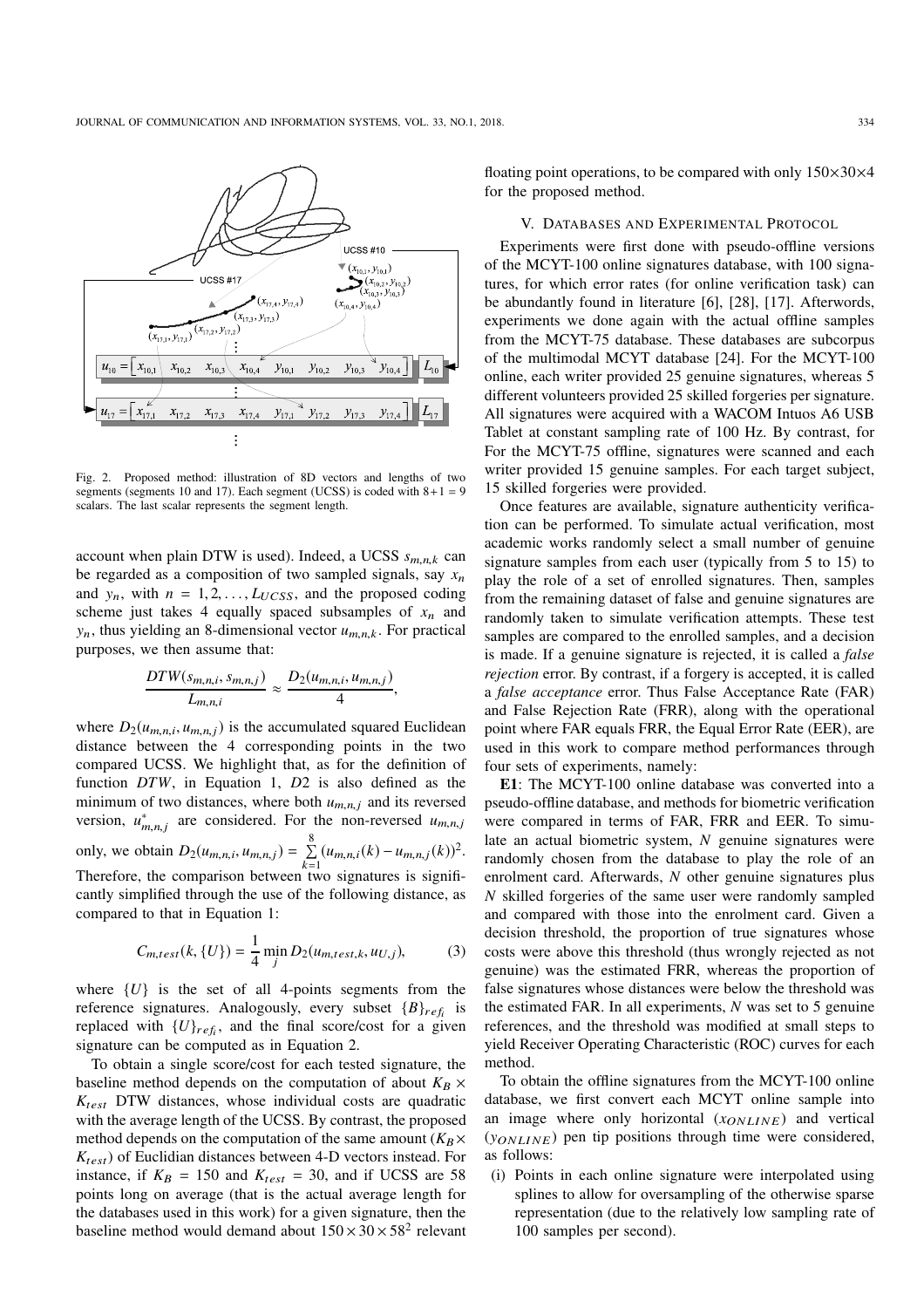- (ii) The oversampled set of points were numerically rounded to integer values, and
- (iii) they were also dilated until segments were approximately four pixels wide.

These three steps were enough to convert the entire online data into offline signatures. Indeed, the resulting images were used in the Mean Opinion Score experiment detailed in Experiment E2.

E2: To quantify the human performance for the same task, we also prepared 239 cards, each one corresponding to a genuine source of signatures – a genuine signer – in the MCYT-100. These cards contained five genuine signatures on its left side, and ten signatures randomly chosen in its right side. Only 5 out of the 10 signatures on the right side were genuines, the other 5 were skilled forgeries, but volunteers taking part in the experiment were not informed of the proportion of true and skilled forgeries in the card. An example of these cards can be seen in Figure 3. These cards were presented to different students and lecturers in our university (willing volunteers), and these volunteers were carefully instructed to study the genuine signatures presented on the left part of the page, and then to label all signatures on the right part, by writing in the boxes next to each signature a T, for true (genuine), or a F, for false. No further *a priori* was provided (the volunteers did not know the proportions of true and false signatures in each card).



Fig. 3. (a) Reference panel with five randomly chosen genuine signatures (b) Panel with five randomly chosen forgeries and five randomly chosen genuine signatures.

E3: Each proposed method was repeated 50 times, under independent selection of genuine signatures and skilled forgeries. For each independent trial, the threshold decision was adjusted to yield the average EER for each method.

E4: The use of artificially obtained offline versions of online signatures, or pseudo-offline signatures, allows some interesting performance comparisons. However, the conversion of online signals into offline (bitmaps) can introduce relevant distortions. Thus, to test the consistency of results, further experiments were done with the true offline samples from the MCYT-75 database, under the same validation protocol.

In all experiments, either pseudo-offline signatures or actual offline ones were converted into pseudo-online representations, through the following steps:

- (i) The standard skeletonization method described in [8] was applied to each signature image.
- (ii) Resulting skeletons, or sets of 2D points from each signature sample were centered at the origin, whereas their variance in both vertical and horizontal directions were scaled to one.



Fig. 4. (a) Online signature. (b) Oversampled online signature. (c) Dilated image – approximately four pixels wide lines. (d) Skeleton of the signature.

From the resulting pseudo-online versions of signatures, represented by a set of coordinate pairs, UCSS were extracted. It is noteworthy that the order in which these pairs are presented no longer stands for a discrete time counter, as in true online representation, for it now represents a mere skeleton point counter, whose correspondence to time ordering is unknown.

#### VI. RESULTS

To provide a comparison scenario for the proposed methods based on UCSS, we included in E1 the method published in [29], which extracts projections of bitmaps corresponding to signatures, and compare them through a modified DTW, where so called *stability measures* are included to improve performances. We reproduced the best implementation of their method (as explained in their paper), and we applied it to the the same offline signatures we used to test our methods, under the same experimental protocol, with 5 genuine references, instead of 10, as in [29].

We also compared the computational burden of the two proposed methods to process and compare one enrolment card, with 5 genuine samples per signature, and to compute scores for all  $20+25 = 45$  remaining signature samples per reference (respectively,  $10 + 15 = 25$  remaining signature samples per reference in the MCYT-75 offline). The processing time for the baseline method was thousands times greater than that for the proposed method with UCSS subsampling. Surprisingly, the lighter method yielded a significantly better performance, as presented in Figure 5.

An interesting by-product of both methods is that after two UCSS are associated (according either to Equation 1 or to Equation 3), instead of comparing their shapes, one may just compare their lengths, thus yielding a new score corresponding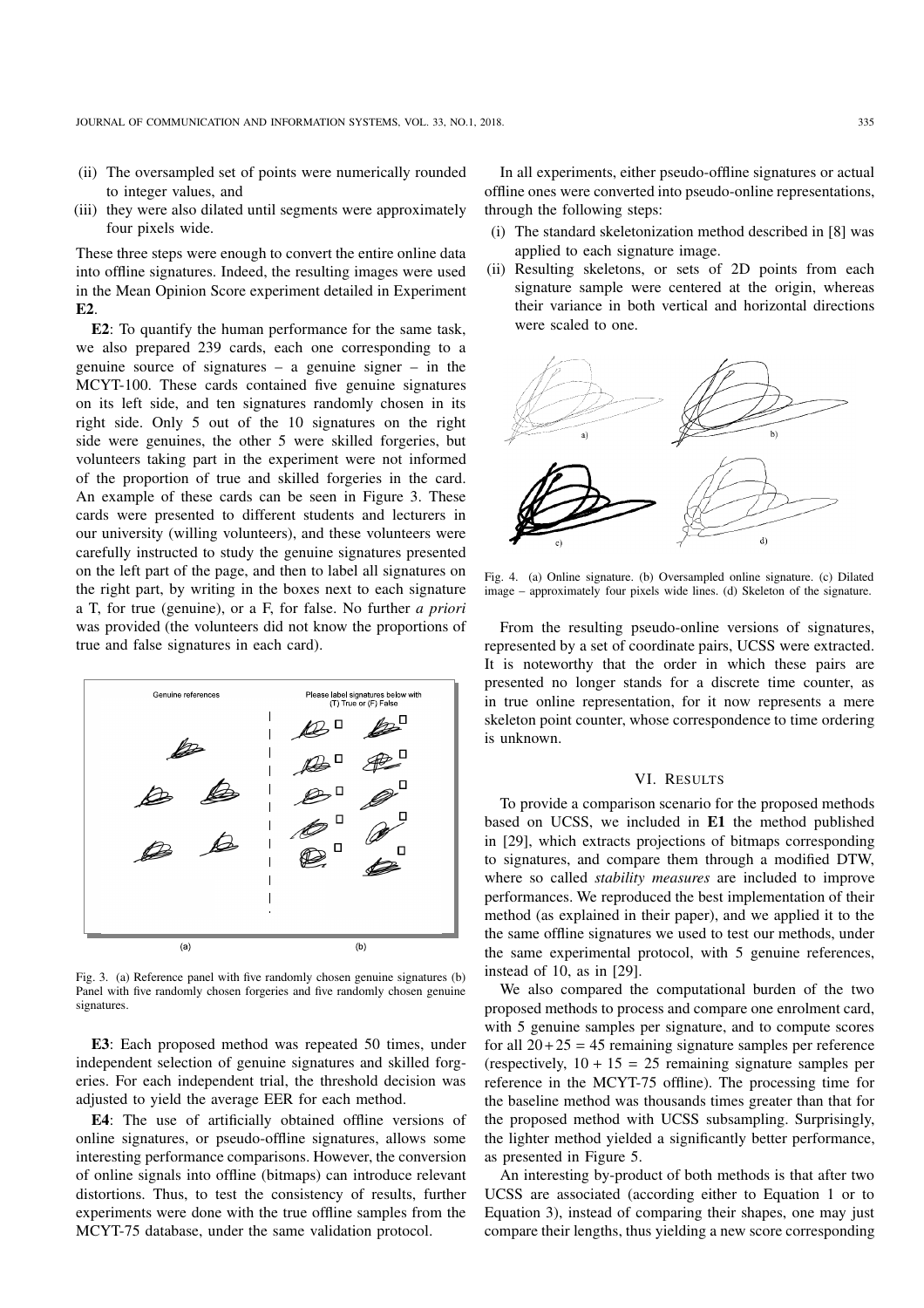| Method                    | EER       | std. dev. |
|---------------------------|-----------|-----------|
| I-Baseline                | 32.2 $\%$ | 1.4 $%$   |
| II- Method by [29]        | 36.7%     | $0.6 \%$  |
| III-Length based          | 25.1%     | $1.2\%$   |
| IV-Shape based (proposed) | 19.4%     | $1.3\%$   |
| V-Fusion (mean) of scores |           |           |
| from III and IV           | 18.7 %    | $1.0 \%$  |

to the absolute difference of associated lengths. This can be regarded as a third method, here referred to as the *length based* one, in Figure 5 and Tables I and II.



Fig. 5. ROC curves for all tested methods with the MCYT-100 online database. In this set of experiments, we use 5 randomly chosen reference signatures to simulate enrolment, and a pool of 20 remaining genuine signatures, along with 25 false ones to test the simulated system. A black dot also indicates the MOS performance for a subjective decision threshold that cannot be handled to yield a ROC.

Experiment E2 yielded a Mean Opinion Score (MOS) from 239 cards filled by 103 volunteers, and after comparing all provided labels to the true *hidden* labels, the estimated MOS was:

- 25.6% of False Rejection Rate and
- 11.0% of False Acceptance Rate.

This results corresponds to the dot in Figure 5, which allows the visual comparison between the rates FAR and FRR from MOS (to which the decision threshold cannot be known or handled) and the ROC curves from the automatic methods, for a range of possible decision thresholds.

Experiment E3 yield results presented in Table I, in terms of average EER and its standard deviation over 50 independent trials.

In all sets of experiments, scores of the methods III and IV are also fused through simple arithmetic mean, yielding an improved performance, as shown in Figure 5 and Tables I.

TABLE II AVERAGE RESULTS FOR 50 INDEPENDENT RUNS WITH THE MCYT-75 OFFLINE DATASET. EACH RUN CORRESPONDS TO A RANDOM PARTITION OF 5 REFERENCE AND 10 TEST SIGNATURES (5 GENUINE ONES).

| Method                    | EER      | std. dev. |
|---------------------------|----------|-----------|
| I-Baseline                | 33.4%    | $1.3\%$   |
| II- Method by [29]        | 36.6 $%$ | $0.8 \%$  |
| III-Length based          | 25.7%    | 1.6 %     |
| IV-Shape based (proposed) | 20.9%    | $1.3\%$   |
| V-Fusion (mean) of scores |          |           |
| from III and IV           | 20.1%    | $1.2~\%$  |

Results from Experiment E4 are presented in Table II. By comparing results in tables I and II, we observe that the pseudo-offline dataset from the MCYT-100 database have slightly better results than the true offline samples from the MCYT-75 database. This is expected because during the preprocessing steps the offline signatures are damaged in some areas, as can be seen in the small loops of the original signature in Figure 6. However, the similarities between the results, arising from the fact that the two bases are composed of exactly the same signatures extracted by different methods, make the pseudo-offline dataset, for the purpose of UCSS extraction, acceptable surrogates to the true samples from the MCYT-75 database.



Fig. 6. a) Original signature from the MCYT-75 database. b) Its preprocessed counterpart. c) Its pseudo-offline counterpart.

# VII. DISCUSSION

Results presented in tables I and II are consistent with human performances under the same protocol. Indeed, levels of accuracy reported in this work are not far from similar experiments with human presented in [21] and [5], for distinct datasets. However, state-of-the-art results for the MCYT-75 are significantly better, as presented in [32] and [18].

A common aspect found in these stete-of-the-art approaches is the use of genuine samples from other subjects enrolled in the system as negative examples (or random forgeries). This allows a kind of normalization score that significantly lower error rates. In [15], for instance, we can infer from Figure 4 (in [15]) that an EER of about 17 % is obtained with the MCYT-75 and 5 genuine signatures of reference, without negative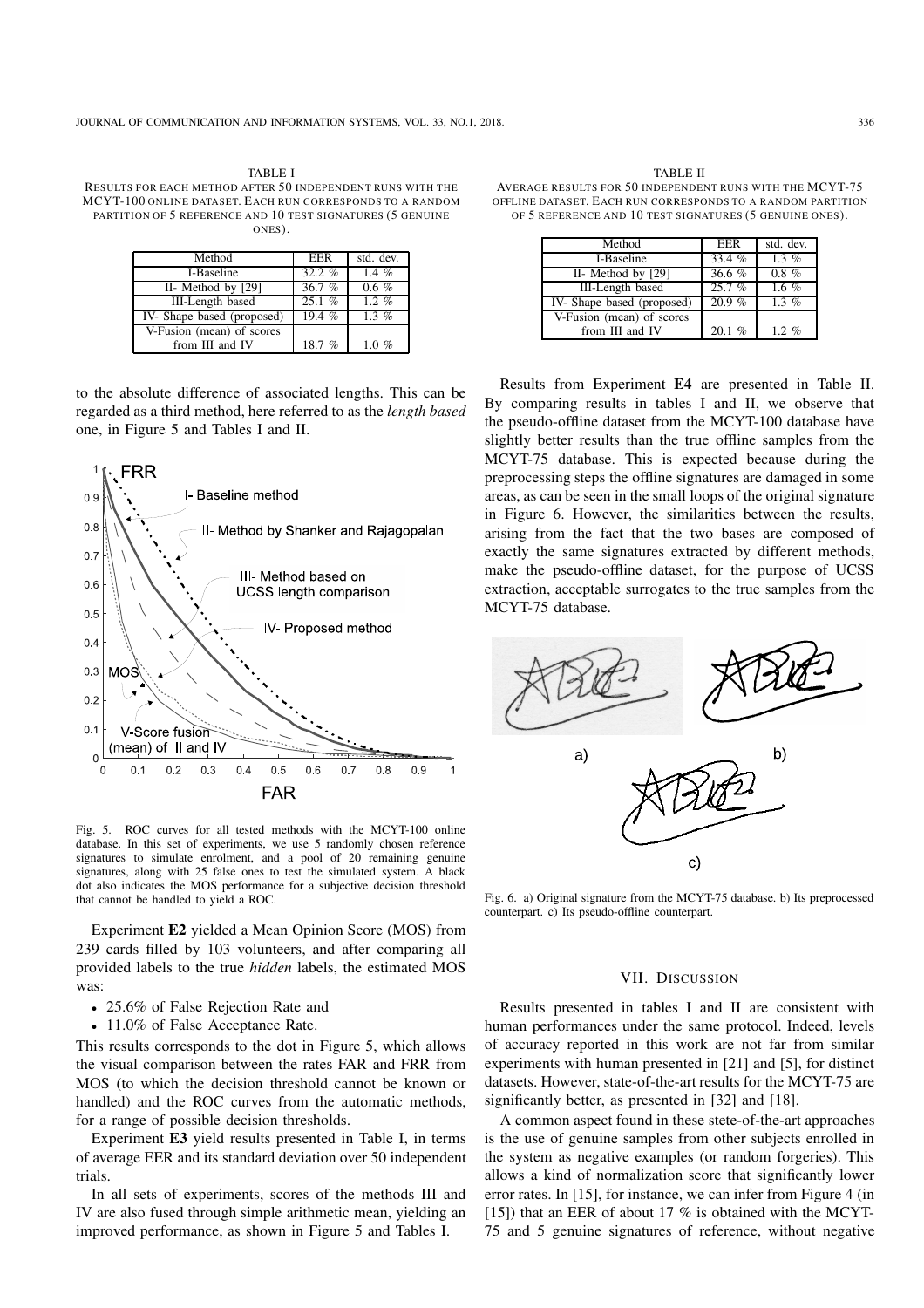examples. By contrast, it drops to about 10 % when negative examples are taken into account.

Besides, a significant innovation found in [18] is that feature extraction is done automatically by a deep neural network (DNN). This approach is aligned to the new trend in pattern recognition, according to which hand-crafted feature extractors are replaced with automatic (learned by machines) ones. Impressive performances, far beyond what has been found in literature even for human benchmarks, seem to corroborate the effectiveness of this DNN based approach.

Indeed, by taking into account the human performance for MCYT-75, which is close to the results reported in this manuscript, but far worst than results reported in [18] for the same database, we may conjecture that volunteers were not attentive to signature details. This conjecture may explain why human performance, at least in our experiment, is close to what we obtained by discarding UCSS details.

On the other hand, a forensic specialist attentive to small ink deposition details would prefer a fine analysis of raw image patches, which is also retained by the parsimonious coding scheme proposed in [32], or by the convolutive patch processing of [18]. On the other hand, CNN based approaches, such as the one used in [18], face the challenge of explainability, which may be critical in sensitive applications such as forensics. Indeed, the parsimonious coding of patches found in [32] seems to be more prone to advances in explainability.

Similarly, and keeping the explainability issue in mind, we believe that it is possible to test, with the UCSS proposed in this work, if representing details is indeed a key aspect for attaining state-of-the-art performances. It can be done by the splitting of UCSS into smaller segments. But to also study the correspondence between human and machine performances, these new steps would be coupled with new MOS experiments, similar to E2, but with forensics specialists as volunteers. Clearly, it is a matter for future work.

Regarding the by-product method based on UCSS length, it is noteworthy that the use of either DTW or Euclidean distance to match UCSS is a necessary step. In other words, behind the apparent simplicity of this method, one should be aware that the matching of UCSS is a not so simple step of it, which also rises interesting questions. For instance, the superiority of the joint approach – where UCSS shape and length are combined – may have a connection to the *lost* signal of pen tip velocity, which in turn is the main signal for biometric verification in [3]. Indeed, UCSS shape (straightness) and length are expected to be somehow dependent on pen tip velocity, either through two-thirds power law, or through isochrony [31], and this dependency is also an attractive subject for further works. For now, we just conjecture that the fusion of length and shape based scores is somehow related to inferred velocity signal, given a signature image, which may explain its relatively good performance.

# VIII. CONCLUSION

This brief work was inspired by the empirically observed superiority of online signature verification methods, as compared to most offline ones. Therefore all methods proposed here are based on skeletonization, possibly the most straightforward method to obtain pseudo-online signature representations from images. The baseline method cross-compares all unambiguously connected sequences of points from skeletons, where the conception of a Unambiguously Connected Skeleton Segment plays a pivotal role. By assuming that UCSS shapes and position are relevant information for biometric verification, we should expect that the systematic cross-comparison of UCSS, through DTW, would yield good performance, at a high computational cost.

However, it was noticed instead that the alternative method initially proposed to alleviate the high computational burden of the baseline method – by considering only 4 points per UCSS – yielded a significantly better performance, as compared to the baseline method. Moreover, even the very simple byproduct method based on the comparison between UCSS lengths performed better than the baseline method. Indeed, the baseline method only outperformed the method by [29], which uses an improved DTW, but relies upon marginal projections of signatures instead of segments like the UCSS proposed in this work.

From these results, we are tempted to conjecture that, on average, UCSS is a good segmentation option. Moreover, by taking into account our MOS experiment results, it also could be conjectured that UCSS shape details are not relevant for mimicking humans in biometric verification tasks, for results were improved when UCSS were down-sampled to 4 points only, approaching MOS based (non-expert) human performance. However, it contradicts the common sense that line quality details are important features for forensic experts in determining if a signature is a skilled forgery. We believe that this point is an interesting matter for future work, including MOS based experiments with forensic specialists.

#### ACKNOWLEDGMENT

This work was supported by grant from the Conselho Nacional de Desenvolvimento Científico e Tecnológico (CNPq) to J.M.

#### **REFERENCES**

- [1] Y. M. Al-Omari, S. N. H. S. Abdullah, and K. Omar, "State-of-the-art in offline signature verification system," in *Pattern Analysis and Intelligent Robotics (ICPAIR), 2011 International Conference on*, vol. 1. IEEE, pp. 59–64, 2011, doi: 10.1109/ICPAIR.2011.5976912.
- [2] L. Batista, D. Rivard, R. Sabourin, E. Granger, and P. Maupin, "State of the art in off-line signature verification," *Pattern Recognition Technologies and Applications: Recent Advances*, pp. 39–62, 2008, doi: 10.4018/978- 1-59904-807-9.ch003.
- [3] J. Canuto, B. Dorizzi, J. Montalvão, and L. Matos, "On the infinite clipping of handwritten signatures," *Pattern Recogn. Lett.*, vol. 79, no. C, pp. 38–43, Aug. 2016, doi: 10.1016/j.patrec.2016.04.026.
- [4] J. Coetzer, B. M. Herbst, and J. A. du Preez, "Offline signature verification using the discrete radon transform and a hidden markov model," *EURASIP Journal on Advances in Signal Processing*, vol. 2004, no. 4, pp. 1–13, 2004, doi: 10.1155/S1110865704309042.
- [5] J. Coetzer, B. Herbst, and J. Du Preez, "Off-line signature verification: a comparison between human and machine performance," in *Tenth International Workshop on Frontiers in Handwriting Recognition*. Suvisoft, 2006.
- [6] M. A. Fierrer, J. F. Vargas, A. Morales, and A. Ordóñez, "Robustness of offline signature verification based on gray level features," *IEEE Transactions on Information Forensics and Security*, vol. 7, no. 3, pp. 966–977, 2012, doi: 10.1109/TIFS.2012.2190281.